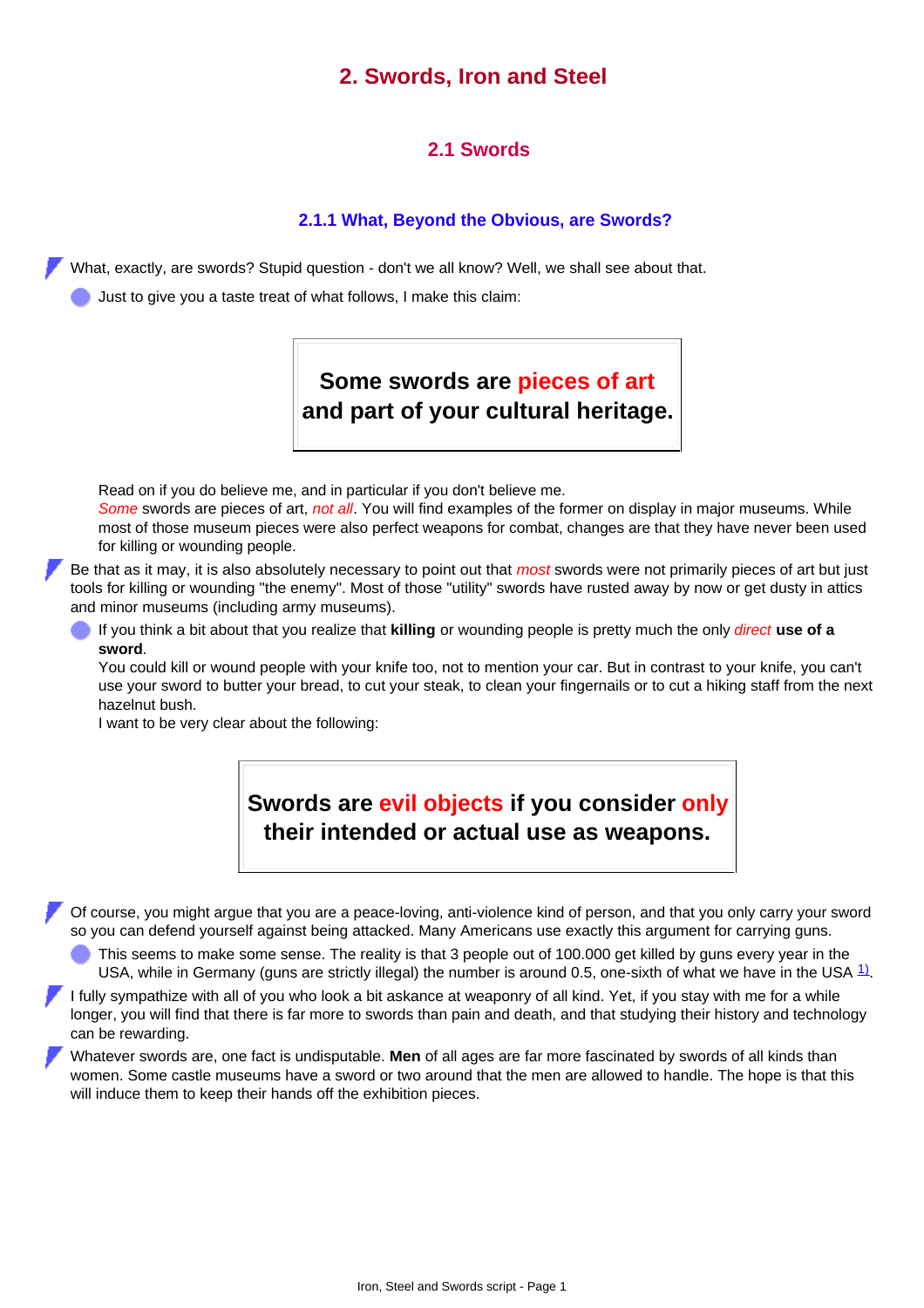

**Doing the sword bit at Coburg castle, Germany** The sword, by the way, is "Prince Valiants original singing sword", as the guy explained to his fascinated audience.

Women, generally speaking, are not much interested in swords. There must be a reason for this. **[Siemund Freud](http://www.tf.uni-kiel.de/matwis/amat/iss_dec_15_2021/kap_2/advanced/a2_1_1.html#!freud)**, if still alive, would mumble something about "swords are [phallus symbols](http://www.tf.uni-kiel.de/matwis/amat/iss_dec_15_2021/kap_2/advanced/h2_1_4.html) " or "swords symbolize power by penetration". Maybe he is not totally wrong for once. Keeping this in mind I've speculated a bit about the [real](http://www.tf.uni-kiel.de/matwis/amat/iss_dec_15_2021/kap_2/illustr/i2_1_1.html#_1) [meaning of sword names](http://www.tf.uni-kiel.de/matwis/amat/iss_dec_15_2021/kap_2/illustr/i2_1_1.html#_1). The result can be seen as amusing, outrageous, or just plain stupid; take your choice.

**[Misc.](http://www.tf.uni-kiel.de/matwis/amat/iss_dec_15_2021/kap_2/advanced/a2_1_1.html) [Module](http://www.tf.uni-kiel.de/matwis/amat/iss_dec_15_2021/kap_2/advanced/a2_1_1.html) Swords as symbols**

A lot more to the topic "swords as symbols" can be found in the special module.

So let's face it: Swords always were more than just weapons for fighting. Look at cars nowadays. For most men and some women cars are certainly more than pieces of hardware designed to get you from A to B. On a similar note, for most women but very few men, shoes seem to be more than just cases for protecting your feet if you want to to walk from A to B.

I certainly can't tell you what is so fascinating about shoes besides using them for walking around. Your wife or girl friend might be able to tell you about that.

However, I do have have some ideas about what swords were good for besides fighting, and I will share these ideas with you. For starters I state a simple truth:

**Swords were and are powerful symbols for something else**

Here is my quick list of what swords symbolize. The [link](http://www.tf.uni-kiel.de/matwis/amat/iss_dec_15_2021/kap_2/advanced/a2_1_1.html) gives more information about swords as symbols.

- **1.** Swords were and are powerful **symbols of a state**, often found on flags or crests.
- Every queen (not to mention king) has at least one sword of state at her disposal, just like a scepter, a crown, a castle, and a Rolls Royce (or the equivalent thereof). **Queen Elizabeth II** even has three swords of state. One embodies the (former) life-and-death power of the queen, another one, named "**Curtana**", demonstrates mercy.



Curtana is actually broken. This symbolizes that royal justice ought to be tempered by mercy. [Curtana](http://www.tf.uni-kiel.de/matwis/amat/iss_dec_15_2021/kap_2/illustr/i2_1_1.html#curtana; sword name) also comes with some mythology: it is supposed to be Tristan's sword (it isn't). **[Tristan](http://www.tf.uni-kiel.de/matwis/amat/iss_dec_15_2021/kap_2/illustr/i2_1_1.html#tristan)** was one of the more notorious knights from **[King Arthur's](http://www.tf.uni-kiel.de/matwis/amat/iss_dec_15_2021/kap_2/advanced/t2_1_2.html#anglo-saxon mythology)** round table, a supreme fighter, full of testosterone. He lived (if he lived at all) around the sixth century AD.

In King Arthur's case the "sword in the stone" (sometimes equated with his **"Excalibur"**) was a direct and powerful symbol for the rightful king. It actually *made* him King. The possession of a special swords thus announces **power** or a powerful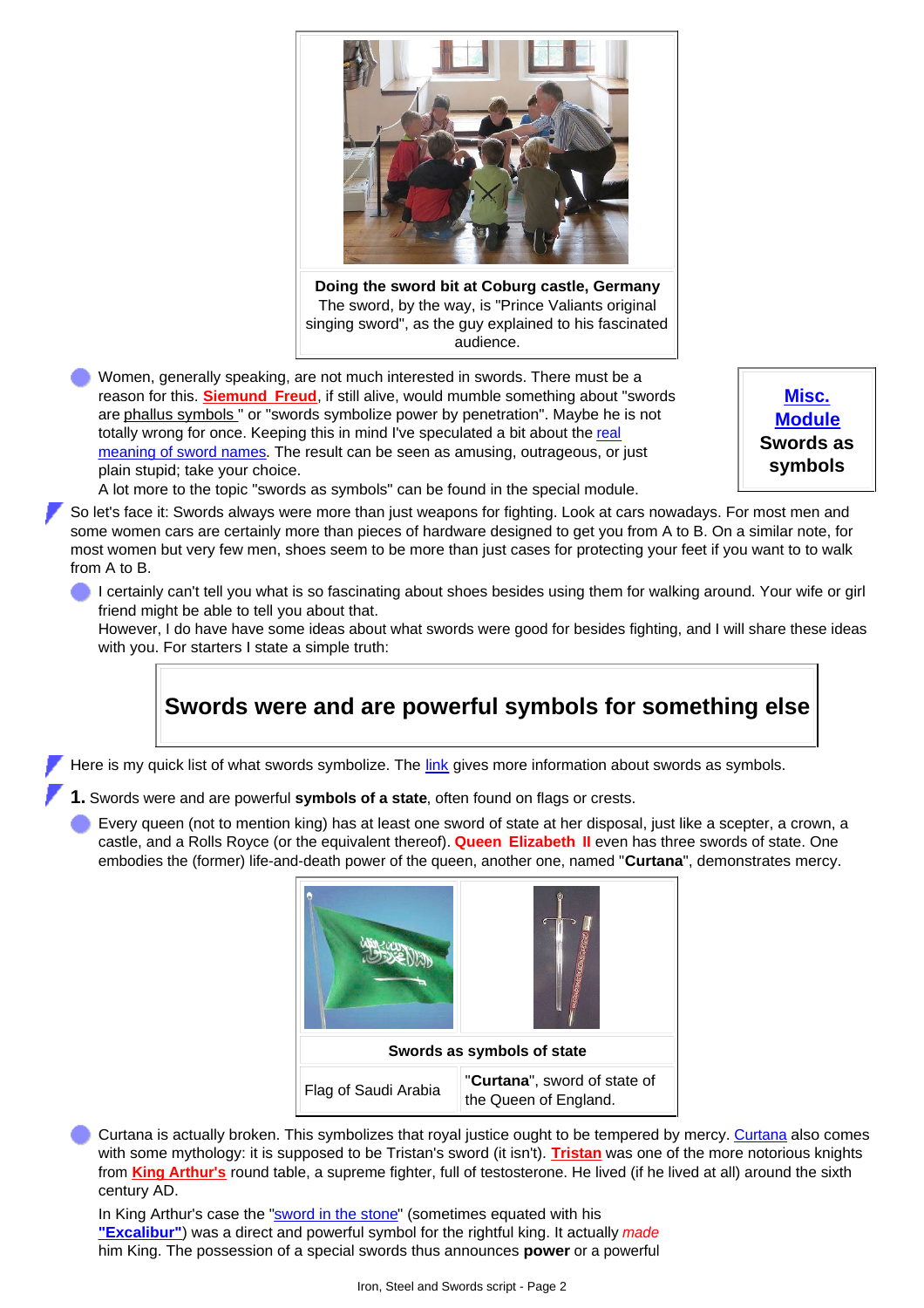In King Arthur's case the "[sword in the stone](http://www.tf.uni-kiel.de/matwis/amat/iss_dec_15_2021/kap_2/advanced/t2_1_3.html)" (sometimes equated with his **["Excalibur"](http://www.tf.uni-kiel.de/matwis/amat/iss_dec_15_2021/kap_2/illustr/i2_1_1.html#excalibur, sword name)**) was a direct and powerful symbol for the rightful king. It actually *made* him King. The possession of a special swords thus announces **power** or a powerful **blood line**.

More to King Arthur and other real and saga heroes in the special module. The Queen, by the way, uses one of her three swords as a **tool** in the only known civilian way: she will touch my shoulders with it when she **[knights me](http://www.tf.uni-kiel.de/matwis/amat/iss_dec_15_2021/kap_2/illustr/i2_1_5.html#_25)**.

**[Misc.](http://www.tf.uni-kiel.de/matwis/amat/iss_dec_15_2021/kap_2/advanced/t2_1_2.html) [Module](http://www.tf.uni-kiel.de/matwis/amat/iss_dec_15_2021/kap_2/advanced/t2_1_2.html) Sagas and Heroes**

**2.** A sword advertised rank or **class**. Not everybody was allowed to carry a sword, and the kind of sword you carried often announced your rank.

This is true for many ancient (and not so ancient) societies. The cavalry man in the roman army had a long sword (a "**spatha**"), while the common legionary had a short sword (the "**gladius**") as standard issue. While that may have had practical reason in the beginning, it eventually evolved into a status thing.

Even outside the army proper a sword signified your class. If you weren't allowed to carry a sword in merry old England and pretty much everywhere else, you couldn't challenge a Gentleman for a duel, nor could you be challenged. The gentlemen then just thrashed or killed guys like you and me unceremoniously.



Source: Internet at large

## **3.** A sword was good for **showing off**.

As an officer you could carry a standard-issue sword or an expensive showy damascene sword - if you could afford it. **Manfred Sachse's** wonderful book "**[Damascus Steel](http://www.tf.uni-kiel.de/matwis/amat/iss_dec_15_2021/kap_1/illustr/s1_1_2.html#!sachse)**" gives many examples for this. Most of the elaborately decorated swords in museums were *only* used for showing off or for demonstrating rank.

That is quite fortunate. The world of art (including architecture, and so on) would be indescribably poorer today if most people in power or money did not like to show off.

Of course, all three points might appear mixed up somehow, for example here:

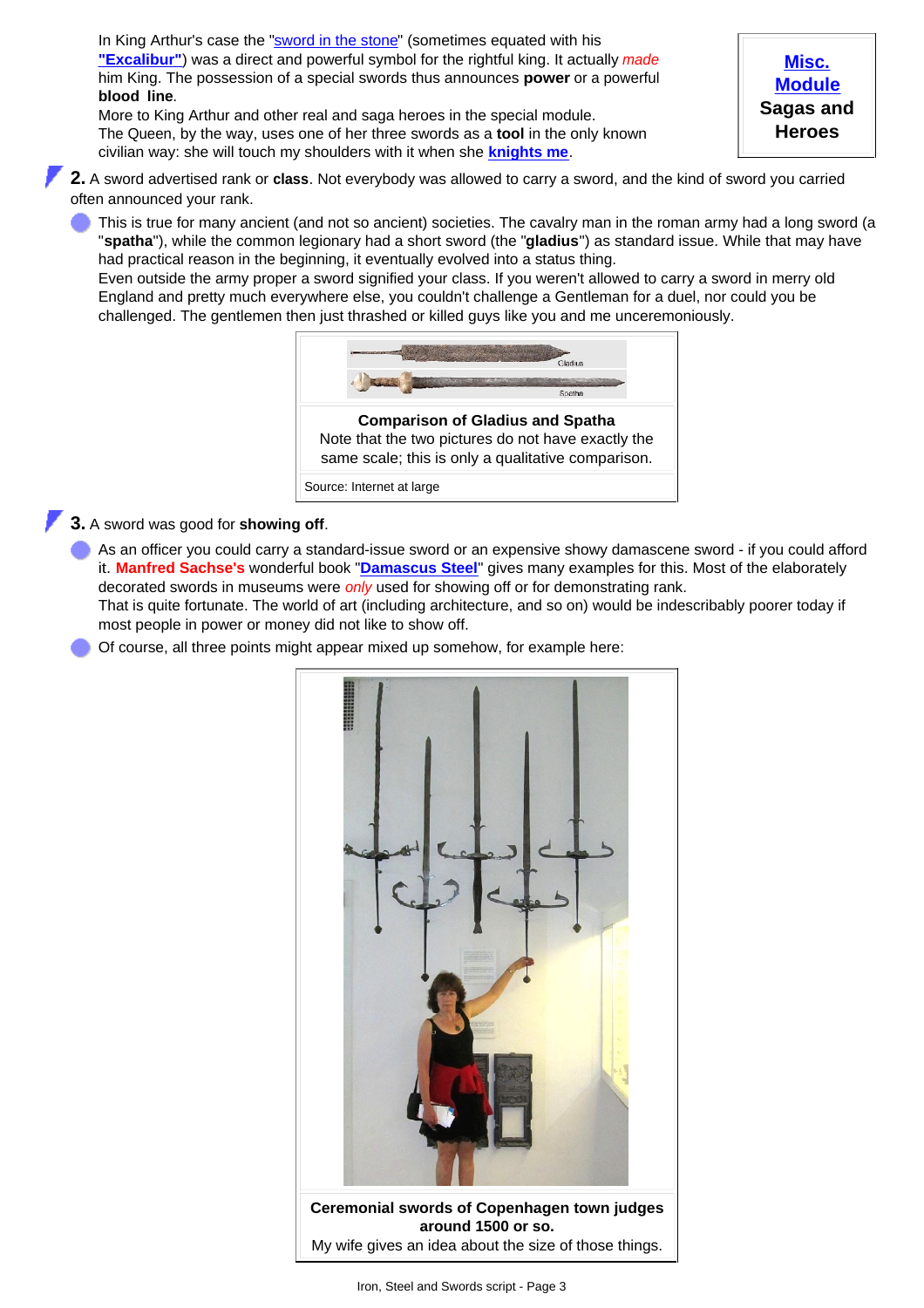The Copenhagen judges left no doubt about who had the biggest. We have a symbol for the power of the city, an advertisement for rank and power, and certainly a bit of showing off.

- **4.** Old swords might be **national treasures**, closely guarded and displayed in museums.
- This is quite prominent in Japan but the French also treasure the sword of **[Charlemagne](http://www.tf.uni-kiel.de/matwis/amat/iss_dec_15_2021/kap_2/advanced/t2_1_2.html#!charlemagne)** (named "**[Joyeuse](http://www.tf.uni-kiel.de/matwis/amat/iss_dec_15_2021/kap_2/illustr/i2_1_1.html#joyeuse; sword name)**"), and Spaniards value **[El Cid's](http://www.tf.uni-kiel.de/matwis/amat/iss_dec_15_2021/kap_2/advanced/t2_1_2.html#spanish mythology)** sword "**[Tizona](http://www.tf.uni-kiel.de/matwis/amat/iss_dec_15_2021/kap_2/illustr/i2_1_1.html#tizona; sword name)**".

More to swords with names in the special module.

El Cid Campeador (1043-1099) lived in what is now Spain. He defeated the "Moors", islamic rulers, who governed the southern part of the Iberian peninsula (when he wasn't fighting for them). His famed sword *Tizona* survived through various Spanish noble houses When the impoverished present owner tried to sell it in 2003 (asking 6 Mio Euro), the Spanish government interfered. The city of Burgos eventually acquired it (at a bargain prize of 1.6 Mio Euro) and Tizona is now on display in the museum in Burgos, close to the birth place of El Cid. It is also a safe bet that the Turkish government would not be easily persuaded to part with Mohammad's sword either. It is displayed in the Topkapi museum in Istanbul (it's authenticiy, however, is a bit open to doubt). The Copenhagen swords in the picture above, like most swords in museums, are not national treasures, however, but just curios or tokens of history.

**5.** Swords, next to rings, were often assigned **[magical properties](http://www.tf.uni-kiel.de/matwis/amat/iss_dec_15_2021/kap_2/illustr/i2_1_1.html#_3)** in many legends, myths, and fairy tales. Looking closely, one can detect two varieties of the magic involved: Old-fashioned black magic because the sword was made by some (now defunct) God, cobold, dwarf, giant and so on, or wholesome Christian magic based on miracles due to having, for example, a small piece of a Saint enclosed in the hilt. And we have mixtures of the two, of course.

Everybody knows about the magic "**[sword in the stone](http://www.tf.uni-kiel.de/matwis/amat/iss_dec_15_2021/kap_2/advanced/t2_1_3.html)**" from the **[King Arthur](http://www.tf.uni-kiel.de/matwis/amat/iss_dec_15_2021/kap_2/advanced/t2_1_2.html#!king arthur)** saga, and about his "**[Excalibur](http://www.tf.uni-kiel.de/matwis/amat/iss_dec_15_2021/kap_2/illustr/i2_1_1.html#excalibur, sword name)**" (the two, incidentally, were not the same). North European mythology knows "**[Balmung](http://www.tf.uni-kiel.de/matwis/amat/iss_dec_15_2021/kap_2/illustr/i2_1_1.html#balmung; sword name)**", **[Siegfried's](http://www.tf.uni-kiel.de/matwis/amat/iss_dec_15_2021/kap_2/advanced/t2_1_2.html#!siegfried)** magical sword that he forged from the parts of "**[Notung](http://www.tf.uni-kiel.de/matwis/amat/iss_dec_15_2021/kap_2/illustr/i2_1_1.html#notung; sword name)**", the, needless to say, magical sword that broke in a fight with **Wotan**, the top God of Valhalla. This [link](http://www.tf.uni-kiel.de/matwis/amat/iss_dec_15_2021/kap_2/illustr/i2_1_3.html) recounts the story of **Richard Wagner's** "Ring des Nibelungen" in a slightly unorthodox way.

Eventually, the despicable heathen magic imbued in swords like Excalibur or Notung gave way to admirable Christian miracle swords like Charlemagne's Joyeuse. Many warriors had some piece of a relic inside the hilt of their swords as late as the 14 th century.

**[Illustration](http://www.tf.uni-kiel.de/matwis/amat/iss_dec_15_2021/kap_2/illustr/i2_1_1.html) [Module](http://www.tf.uni-kiel.de/matwis/amat/iss_dec_15_2021/kap_2/illustr/i2_1_1.html) Swords with names**

We find a tale similar to Wagner's "Ring" in the modern "**Lord of the Ring**" saga, where "**Anduril**", the sword of the returned King **Aragorn**, was forged by the elves from the remains of "**Narsil**", the magical sword that broke in a fight with evil **[Sauron](http://www.tf.uni-kiel.de/matwis/amat/iss_dec_15_2021/kap_2/advanced/a2_1_1.html#!sauron)**.

Just to be complete, let's enumerate a few more famous named swords.

We have "**[Mimung](http://www.tf.uni-kiel.de/matwis/amat/iss_dec_15_2021/kap_2/illustr/i2_1_1.html#mimung; sword name)**", the sword that enabled "**[Wieland the smith](http://www.tf.uni-kiel.de/matwis/amat/iss_dec_15_2021/kap_2/advanced/t2_1_2.html#!wieland the smith)**", another northern hero of old, to win a contest between smiths. He cut his opponent so neatly in half that said opponent failed to notice this until he made his next move and fell apart. [Here](http://www.tf.uni-kiel.de/matwis/amat/iss_dec_15_2021/kap_2/advanced/t2_1_1.html) is the full tale (in German).

El Cid had another famous sword, the "Colada", and **[Theodoric the Great](http://www.tf.uni-kiel.de/matwis/amat/iss_dec_15_2021/kap_2/advanced/t2_1_2.html#!theodoric the great)** owned "**[Eckesachs](http://www.tf.uni-kiel.de/matwis/amat/iss_dec_15_2021/kap_2/illustr/i2_1_1.html#eckesachs; sword name)**" and "**[Nagelring](http://www.tf.uni-kiel.de/matwis/amat/iss_dec_15_2021/kap_2/illustr/i2_1_1.html#nagelring; sword name)**". **[Roland](http://www.tf.uni-kiel.de/matwis/amat/iss_dec_15_2021/kap_2/advanced/t2_1_2.html#!roland)**, Charlemagne's nephew and paladin (sort of closest ally or personal body guard; I had to look it up, too) who comes with his [own saga](http://www.tf.uni-kiel.de/matwis/amat/iss_dec_15_2021/kap_2/advanced/t2_1_2.html#french mythology), fought with "**[Durendal](http://www.tf.uni-kiel.de/matwis/amat/iss_dec_15_2021/kap_2/illustr/i2_1_1.html#durendal, sword name)**". **[Shamshir e Zomorrodnegar](http://www.tf.uni-kiel.de/matwis/amat/iss_dec_15_2021/kap_2/illustr/i2_1_1.html#shamshir-e zomorrodnegar; sword name)**"("the emerald-studded sword") was the sword of **King Solomon**.

Most prominent is also "**[Zulfiqar](http://www.tf.uni-kiel.de/matwis/amat/iss_dec_15_2021/kap_2/illustr/i2_1_1.html#zulfiqar; sword name)**", the sword that the **Prophet Muhammad** gave to his son-in-law **Ali**. A long list of named swords can be found in the link. Note that all "magical" swords were "lost" in antiquity; famous surviving swords have no particular magical powers.

**6.** Swords made great (and expensive) **gifts** from king to king or king to vassal.

We have an [old letter](http://www.tf.uni-kiel.de/matwis/amat/iss_dec_15_2021/kap_2/illustr/i2_1_2.html) originating from **[Theoderic the Great](http://www.tf.uni-kiel.de/matwis/amat/iss_dec_15_2021/kap_2/advanced/t2_1_2.html#!theodoric the great)**, expressing his gratitude for a gift of marvellous swords. The most likely *pattern-welded* blades achieved far more gratitude than a number of "foreign pageboys of noble birth and fair complexion".

The famous Japanese *nihonotos* (swords) , especially the "[Dai - Sho"](http://www.tf.uni-kiel.de/matwis/amat/iss_dec_15_2021/kap_b/illustr/ib_6_3.html) (long - short), the matched pair of a long *katana* and a short *wakizashi* always associated with Samurai, was essentially a gift from the Samurai's boss to assure loyalty etc. It could be used for fighting but that was not the main point.

Swords still serve as tokens of appreciation in some parts of the world. In Eastern Europe, after the Berlin wall came down in 1989 and one could go there, I have seen swords displayed in offices. Those swords were given, for example, to the "manager of the year" instead of some decadent plaque or goblet. Right now (2018) you can bit at an auction for a magnificent [sword](http://www.tf.uni-kiel.de/matwis/amat/iss_dec_15_2021/kap_2/illustr/i2_1_5.html#_33) that the Saudi-Arabian princess Hessa al Saud gave to her German doctor as a token of her appreciation some time in the second half of the 20th century.

In Arabic countries, a sword may still be the trophy for the winner of a camel race. Here is an example from 1833: